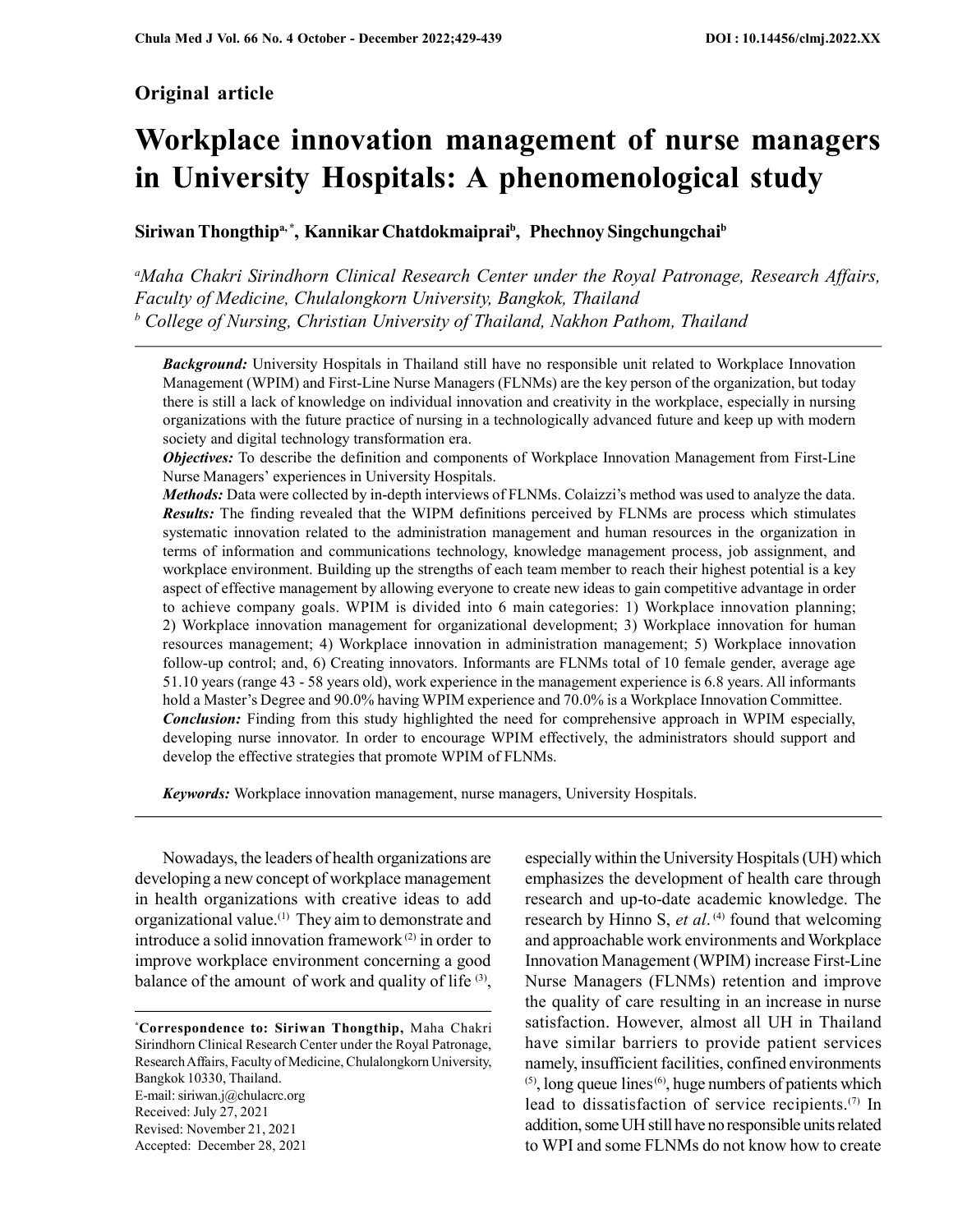WPIM, while some UH have no mentoring and supporting system management for research and innovation. Moreover, there is still a lack of knowledge on individual innovation and creativity in the workplace, especially in nursing organizations with the future practice of nursing in a technologically advanced future and keep up with modern society and digital technology transformation era.

FLNMs in the UH play an essential role to drive the policy of "Innovation-Driven Organization" with a focus on human, system, knowledge development and service-design innovation in order to truly meet the needs and expectations of the patients to the highest standards of quality with the patient safety being the first priority (8), causing the UH to achieve with international standards by providing effective medical excellence, qualified team members (9), and adaptability to rapid technological change. $(10)$ 

WPIM aims to increase the efficiency and work quality of the organization. It unveils the importance of quality of work life that could enhance the organization's productivity.(3) Therefore, FLNMs can push for a change in the service system to improve the structure of all elements so as to comply with the company policy and to meet the needs of patients and team members in the organization.<sup>(11)</sup> However, from the previous research in Thailand, it has not yet been revealed. Hence, a qualitative research becomes a way to explain in-dept the essence of WPIM without prediction and fact-based intelligence.(12) Phenomenological research objectives to describe the definition and components of WPIM from FLNMs' experiences in University Hospitals. The findings of this research will be drawn attention to the meaning, concepts, and components of WPIM to further expand the quantitative research. In addition, the creative and generative ideas from the research findings together with WPIM components could help to develop workplace innovation in the nursing organization in the future.

#### Materials and methods

Ethical approval was obtained from the Institutional Review Board of Christian University of Thailand (Approval no. N04/2019) and Central Research Ethics Committee of Thailand (Approval no. CREC020/2020). Before the interviews, the purpose of the study and the right to withdraw at any time without any penalty were explained to the participants. Confidentiality and anonymity were also described to *protect* the privacy of the participants while collecting, analyzing, and reporting data. After that each participant was provided written informed consent.

#### Study design

A qualitative phenomenological approach was used in this study so as to fully describe WPIM where the data obtained from the informant's experience. The researcher conducted in-depth interviews with informants having some experience in WPIM. The data collection was performed in hospitals and was analyzed using the Colaizzi's method. In phenomenology, the researcher imparted the experience of the informant without prejudice to truly understand the meaning and experience of informant on WPIM.

#### Characteristics of the informants

Ten key informants of this study were FLNMs taking responsibility as Head Nurses in UHs who experienced in WPIM. They work in different 6 UHs in the North, South, Northeast and Central regions of Thailand. The informants have been selected by Snowball Sampling Technique. The inclusion criteria were "being FLNMs experienced in Nursing Administration with 1 or more years  $(13)$  and willing to share their experiences".<sup>(14)</sup>

#### Data collection

The semi-structured interview guide was conducted by the researcher and then was validated by 3 experts working in the area related to the research study. The first expert was a head nurse who had experience related to innovation research and development. The second one was the researcher who was an expert in qualitative research instrument development and the last one was an Assistant Professor who was an expert in qualitative research. The development of the interview guidelines evolved from the workplace innovation concept of Dhondt S, et  $al$ .<sup>(15)</sup> The guide consisted of two parts with 16 questions in total for data collection. The first part focused on demographic data of the participants such as ages, education levels, positions, years of the position, experience in receiving training in WPIM, experience in providing counselling related to WPIM, and experience in being the WPIM committee. The second part consisted of WPIM and its components. In qualitative study, the researcher is considered as a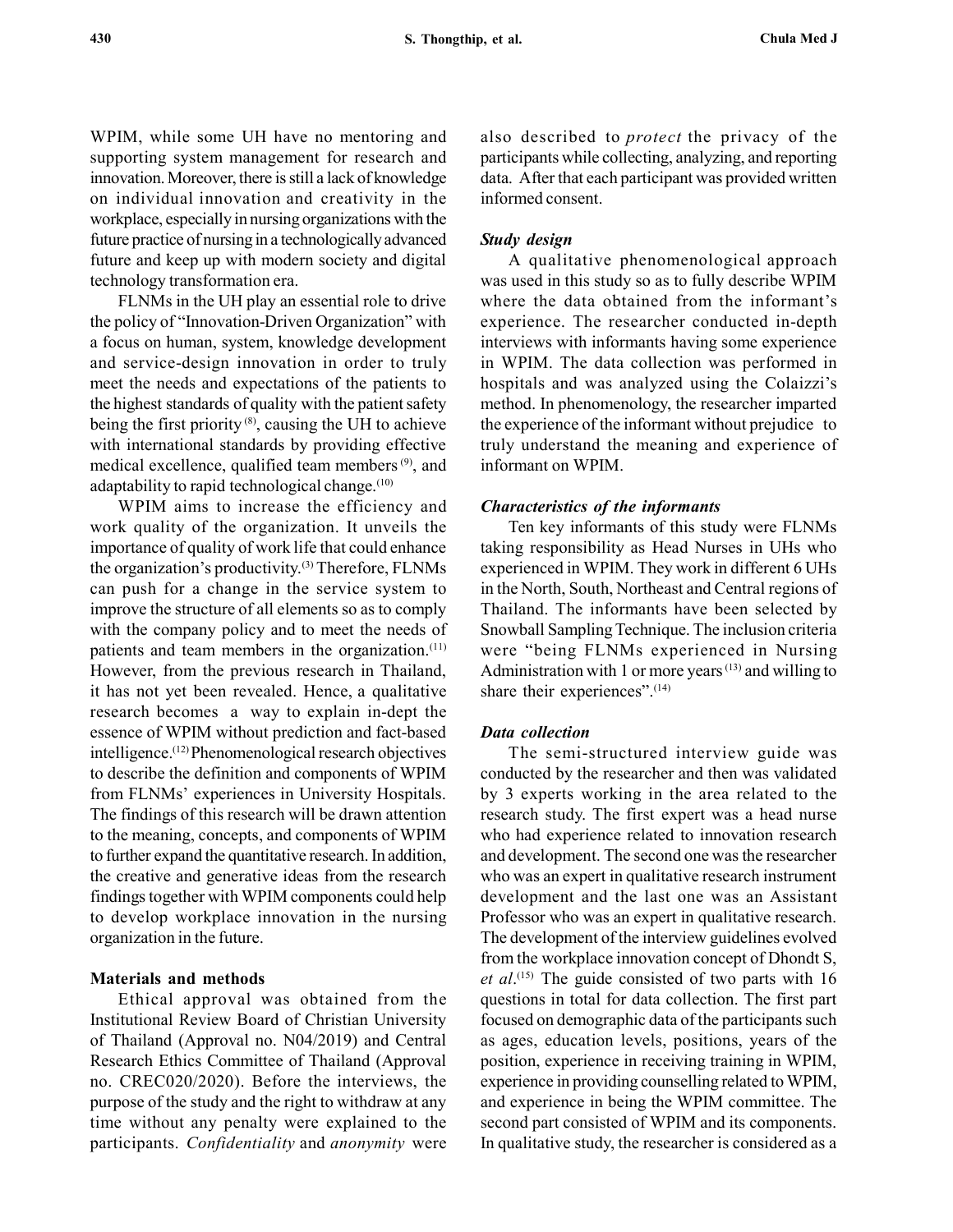key aspect of the study in terms of collecting data by using other tools to gain adequate information and further become saturated. The researcher uses data triangulation method to validate results by comparing the results from different informants of the same phenomenon. In addition, reviews triangulation was conducted by the nursing lecturer who was an expert in qualitative research to validate the correctness of the transcription (confirmability). Besides, the information obtained from the informants was returned to the informants for checking its accuracy (Member checking). In this study, the saturated information occurred after interviewing 10 informants with details of the interview process as follows: 1 interview with 1 informant, 5 interviews with 8 informants, and 6 interviews with 1 informant. The average times of each interviewing is 1 hour and 20 minutes with data collecting between 14 November 2019 to 1 August 2020, totaling 260 days. Examples of the questions used is What does "innovation management" mean? in your understanding.

### Statistical analysis

Because this study describes the definition and components of WPIM from FLNMs' experiences in University Hospitals, Collaizzi's method was applied to analyze the data.<sup>(16)</sup> There were seven steps in Colaizzi's method of data analysis as follows: 1) The data were transcribed word by word then the researcher read and reread the transcribed data several times, focusing on the context of the data and participant responses; 2) Significant statements that pertain to the phenomenon were extracted; 3) The meaning from significant statements were formulated; 4) The formulated meanings were aggregated into themes, and similar themes were grouped and categorized into the categories; 5) The obtained results were integrated into an exhaustive description of the phenomenon under study; 6) An exhaustive description was subsequently generated; and, 7) The findings of the study were validated through the nursing lecturer and each participants.

## Results

#### Characteristic of the informants

Informants included 10 females. The mean age of FLNMs was 51.10 years (range 43 - 58 years old). The mean of management experience was 6.8 years. All informants hold a Master's Degree. Ninety percent of them had WPIM experience and 70.0% of them was a Workplace Innovation Committee that was appointed from the Nursing Organization of each hospital, responsible for overseeing tasks related to nursing innovation of the Nursing Department.

#### 1. Definition of workplace innovation management

According to Becattini N, et al. the understanding about the WPIM, the administrator with less than 5 years management experiences will have access to the workplace innovation management more than the one with more than 5 years experiences. $(17)$ Therefore, the researcher divided the informants into 2 groups: 1) FLNMs with work experience duration less than 5 years (Group 1); and, 2) FLNMs with work experience duration more than 5 years (Group 2). The study found that both groups had different opinions on the definition of WPIM. Group 1 emphasizes the meaning of WPIM as a management and work process while Group 2 refers to a systematic process and productivity which can be illustrated from the following qualitative data:

"In my opinion, I look at it as the process of creating new things or new methods including systematic management in the ever-changing situation to create a competitive advantage with other hospitals. It includes Information Technology and Communication, the knowledge management process, work design, workplace, and work environment. The most important thing is we have to draw out the potential of our team member so that they can be creative in making innovation and it must be planned from the beginning to the end of the process and then evaluate the performance" (Group 1).

"I think, it's the ability to plan the work process systematically to achieve the goal. It is a management for each team members to have creative learning. Everyone is able to share new ideas, and create different work process. We need to motivate ourselves at all time to build the learning and developing which lead to Workplace Innovation" (Group 1).

"For me, it's a systematic work process that involves step-by-step management, starting from planning, assigning, assisting, and recruiting sufficient and appropriate team members for each task with supervision and follow up" (Group 2).

"In my opinion, it means innovative thinking process, new idea, or new processes that we bring to make work easier and more comfortable. It must be managed in a systematic process and productivity, starting from planning till the end such as recruiting the right team member to work to achieve specified goal" (Group 2).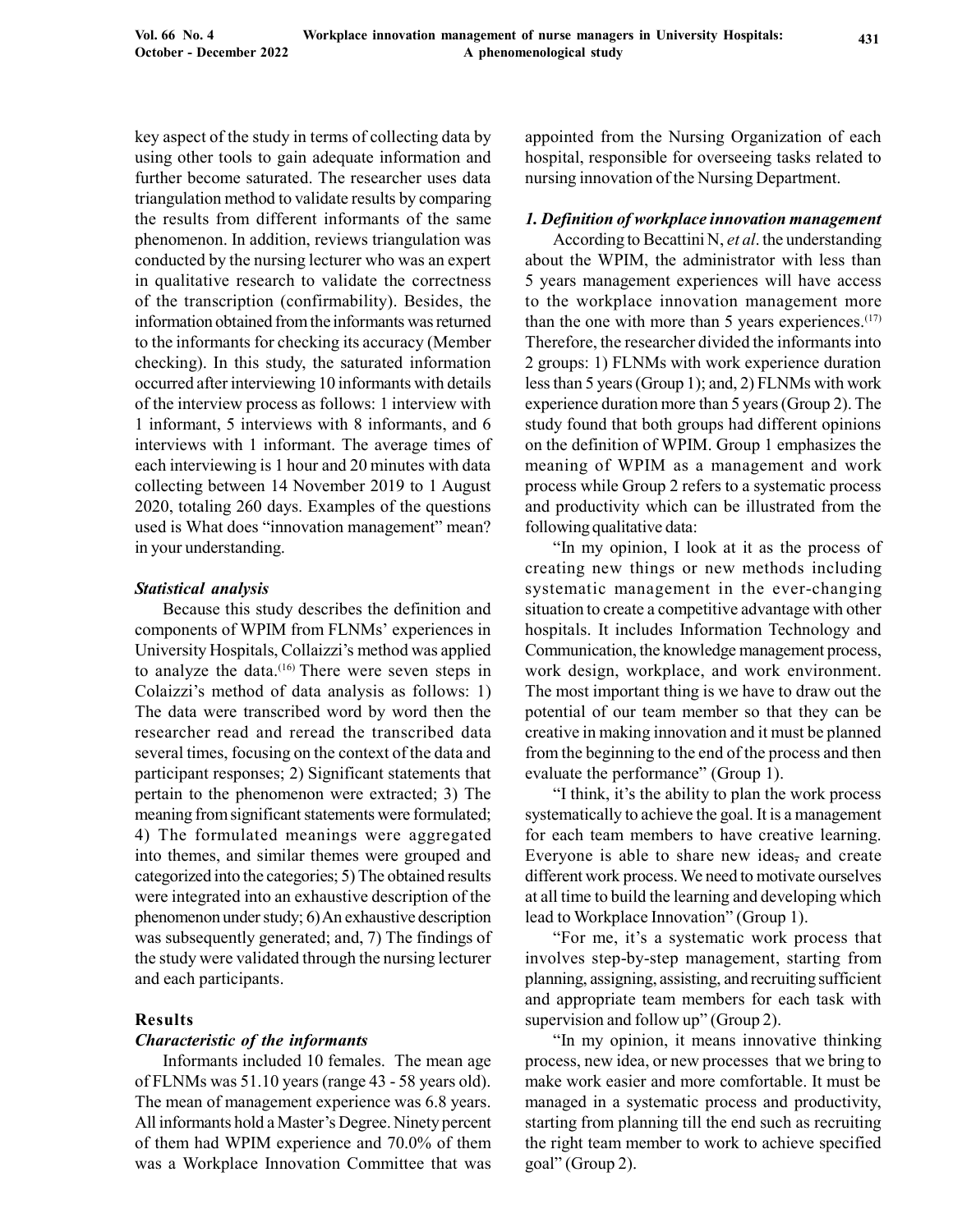## 2. Components of workplace innovation management

The researcher transcribed the interview line by line and then read the review data in order to understand the overview of the innovative workplace innovation components. After that, the issues were extracted and named to be the Open Coding related to the meaning that reflected the component. Subsequently, the researcher provided the Axial coding and sent it to an expert to examine and analyze if there is any unclear information to plan for the next interview. The researcher reviewed the meaning obtained from the informant. When the definition is obtained, the researcher categorized to create a conclusion according to the research objectives that were called a Theme. In this study, 32 significant statements were extracted from the interview data, which were then categorized into 22 themes. Finally, 6 categories were formed by merging similar themes (Table 1). All of the key findings from this study were synthesized and showed in Figure 1.

| <b>Categories</b>                      | <b>Theme</b>                                                                                               | <b>Significant statements</b>                                                                                                                                                                                                                                                                                                                                                                    |
|----------------------------------------|------------------------------------------------------------------------------------------------------------|--------------------------------------------------------------------------------------------------------------------------------------------------------------------------------------------------------------------------------------------------------------------------------------------------------------------------------------------------------------------------------------------------|
| 1. Workplace<br>innovation<br>planning | 1. Establishing a clear<br>policy, vision and<br>working strategy                                          | • "In order to plan, management team needs to<br>set the goals with a clear vision and policy on<br>people matters. How to increase the capability<br>of the team members such as training, time<br>management, environment management,<br>supporting both funding sources and giving<br>freedom of thought as well as sequence of the<br>operating processes from the start to the end." $(G2)$ |
|                                        | 2. Establishing a clear<br>work unit and human<br>resource of WPIM                                         | • "Organizational planning including the<br>departments and persons responsible for WPIM<br>should be clearly defined with clear and specific<br>goals and objectives and various operating<br>methods to achieve the goals." (G2)                                                                                                                                                               |
|                                        | 3. Methods and processes<br>of workplace<br>environment and<br>knowledge, and human<br>resource management | • "For me, I think it starts from setting up future<br>goals and clearly stating innovation activities,<br>providing people with an understanding of WPI,<br>and training and developing people to be able to<br>work as planned. Let everyone participate in the<br>work in order to meet the objectives of the company." $(G2)$                                                                |
|                                        | 4. Implementation                                                                                          | • "I think, it must start from planning and setting<br>up the goal. We will create new innovations<br>under a safe, modern and practical environment.<br>Administrators should analyze the opportunities,<br>strengths, and weaknesses of the organization<br>and provide tangible benefits to patients in the<br>workplace." (G1)                                                               |
|                                        | 5. Evaluation                                                                                              | • "Planning and being well prepared in each task.<br>The objective and purpose must be set properly.<br>The guidelines need to be planned from the<br>beginning with the evaluation at the end and<br>must manage people, knowledge and<br>environment in the workplace as planned." $(G1)$                                                                                                      |
|                                        | 6. Team work to create<br>workplace innovation                                                             | • "The guidelines must be set for future use with<br>the cooperation of the team. Being involved,<br>they can create new innovations in the workplace<br>such as people who don't wash their hands, how<br>do we manage them? They will be a thinker and<br>make them feel that they are important and be a<br>part of the quality improvement in the organization." $(G2)$                      |

Table 1. Categories and Themes of workplace innovation management.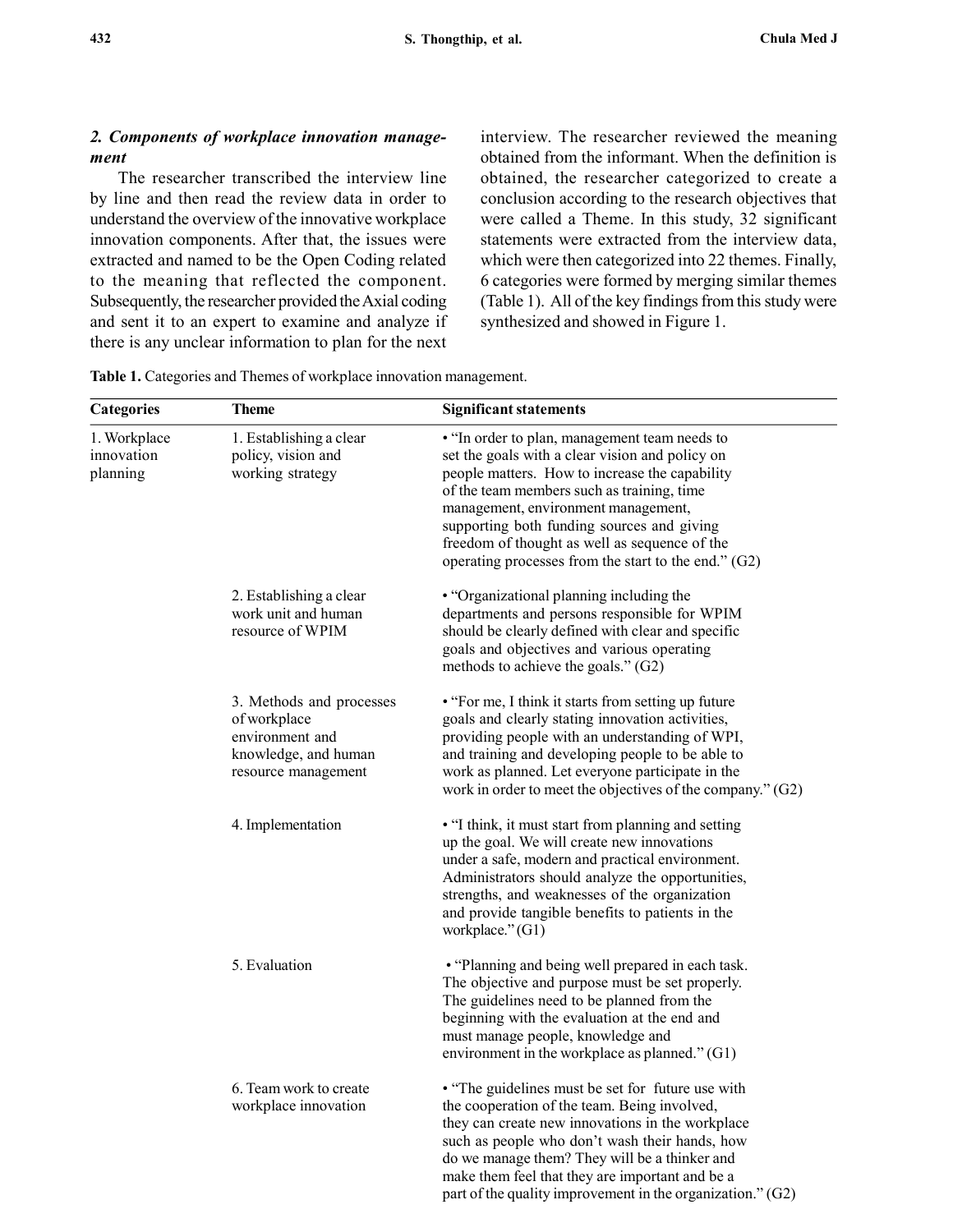| Categories                                                                    | <b>Theme</b>                                                                                   | <b>Significant statements</b>                                                                                                                                                                                                                                                                                                                                                                                                                                                                                                                                                                                                                                                                                                                                                                        |  |  |  |
|-------------------------------------------------------------------------------|------------------------------------------------------------------------------------------------|------------------------------------------------------------------------------------------------------------------------------------------------------------------------------------------------------------------------------------------------------------------------------------------------------------------------------------------------------------------------------------------------------------------------------------------------------------------------------------------------------------------------------------------------------------------------------------------------------------------------------------------------------------------------------------------------------------------------------------------------------------------------------------------------------|--|--|--|
| 2. Workplace<br>Innovation<br>Management for<br>Organizational<br>Development | 1. Job design and<br>systematization to create<br>innovation to develop<br>working environment | • "When it comes to work design, whether it is a<br>matter of manpower, budget, equipment that are<br>required, a comprehensive plan is a must." (G1)<br>. "In order to organize the project of various<br>events, we will have manning management.<br>We have to encourage creativity amount the team<br>members to create innovation and define duties<br>and responsibilities for the nurses and<br>assistants." $(G1)$                                                                                                                                                                                                                                                                                                                                                                           |  |  |  |
|                                                                               | 2. Job grouping and<br>innovation assignments                                                  | • "Set up a group of people responsible for<br>innovation, set positions, assign each task to the<br>right position as well as organizing a system of<br>work by creating innovation to develop the entire<br>working environment." (G2)<br>• "In my opinion, good managing is a when we<br>assign a job to each nurse to avoid overlap and<br>each person has a clear responsibility." (G2)<br>• "It may be created as a project to drive innovation<br>development in the workplace, including effectively<br>defining the duties to enable the team to work in an<br>innovative development approach." (G2)<br>• "Assign responsibilities and identify who is<br>best suited for each task or project. (G2)                                                                                       |  |  |  |
| 3. Workplace<br>Innovation for<br>Human<br>Resources<br>Management            | 1. Estimating Manpower<br>Requirements                                                         | • "Providing enough people to work and<br>choosing people suited to the job are the most<br>important aspects because if they love what they<br>do, they will perform perfectly." (G1)                                                                                                                                                                                                                                                                                                                                                                                                                                                                                                                                                                                                               |  |  |  |
|                                                                               | 2. Support and promotion<br>of human resource<br>development                                   | • "Apart from recruiting enough people in the<br>team, time allocation is also important." $(G1)$                                                                                                                                                                                                                                                                                                                                                                                                                                                                                                                                                                                                                                                                                                    |  |  |  |
|                                                                               | 3. Personnel recruitment                                                                       | • "Putting the right person to the right job<br>increase efficiency in the workplace innovation<br>by assigning them $70:20:10$ , which is, $70\%$ to<br>work in the organization, 20% to think of the<br>improvement and problem solving, another 10%<br>to think or do of what they are interested as we<br>have planned. Moreover, we have to choose the<br>people to suit the job so that they can fully<br>develop themselves and achieve a good result." $(G2)$                                                                                                                                                                                                                                                                                                                                |  |  |  |
|                                                                               | 4. Personnel selection<br>and support to<br>development                                        | •"Assigning the team members can be divided<br>to the person who is responsible for WPIM and<br>the person who contributes and supports creating<br>the WPI. The one who is responsible for WPIM<br>must have qualifications, full of knowledge and<br>skills for the position of responsibility. The person who<br>contributes to innovation in the workplace, training is<br>provided to have knowledge and skills that are essential to<br>innovation and creating the inspiration." $(G2)$<br>• "Carefully selecting and recruiting people to<br>be on the team, and providing the training and development<br>to work according to the plan. In addition, supporting and<br>developing innovative ideas within the workplace with<br>independent thinking and appropriate individual abilities. |  |  |  |

|  | Table 1. (Con) Categories and Themes of workplace innovation management. |  |
|--|--------------------------------------------------------------------------|--|

Educate the team about work changes because innovation in the workplace is constantly changing." (G2)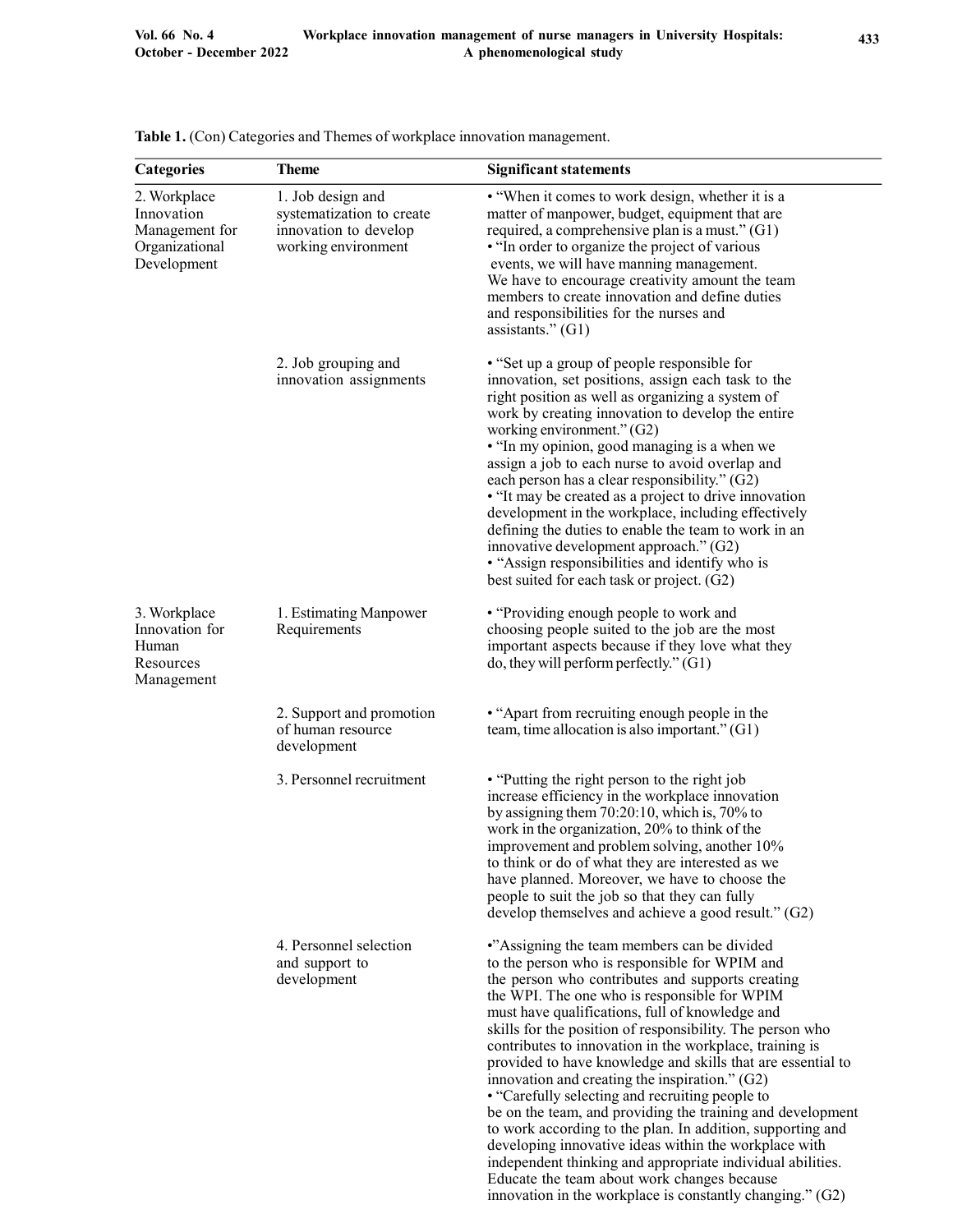| 4. Workplace<br>Innovation in<br>Administration<br>Management | 1. Command, suggestion<br>and Supervision                          | • "Administrators must balance multiple tasks<br>simultaneously and delegate when appropriate.<br>The organization contributes in terms of<br>supporting time for team. An automatic queue<br>system was used to classify patients according to<br>their treatment in order to reduce the delay in<br>waiting for long queues. New workplace design<br>can reduce the congestion of services." $(G2)$<br>• "Assigning the work in accordance with their<br>own duties and responsibilities in order to<br>achieve the goal effectively. Supervise and<br>follow up staff performance according to the<br>plan continuously and steadily. Support from<br>supervisors and teams." (G2)                    |  |  |  |  |
|---------------------------------------------------------------|--------------------------------------------------------------------|----------------------------------------------------------------------------------------------------------------------------------------------------------------------------------------------------------------------------------------------------------------------------------------------------------------------------------------------------------------------------------------------------------------------------------------------------------------------------------------------------------------------------------------------------------------------------------------------------------------------------------------------------------------------------------------------------------|--|--|--|--|
|                                                               | 2. Team and chief<br>supports and<br>organizational<br>motivation) | • "The 4 fundamental factors are people, budget,<br>equipment and management needs to be<br>supported. In particular, creating an atmosphere<br>of participation in work that encourages the team<br>to think and make decisions." $(G2)$                                                                                                                                                                                                                                                                                                                                                                                                                                                                |  |  |  |  |
|                                                               | 3. Leadership<br>4. Communication                                  | • "As a leader, proper assignment and motivating<br>the team to work together and to achieve the goals are<br>important. Sometimes, the leader is just a consultant.<br>A suggestion like this can create an innovation in<br>the workplace. The leader is the one who supervises and<br>exchanges ideas with the team and also must listen to their<br>opinions." (G2)                                                                                                                                                                                                                                                                                                                                  |  |  |  |  |
| 5. Workplace<br>Innovation<br>Follow-up<br>control            | 1. Risk control,<br>monitoring and activities<br>control           | • "Performance controls are supervising. It is to<br>make sure that the work has been done as<br>planned and as scheduled. Is there some part to<br>improve? In the wards, there is some risk.<br>Environmental design in the workplace is<br>essential and will help to control the risk for<br>patients and team." (G1)<br>• "Controlling the evaluation of the work and<br>following-up to see whether it is completed in<br>accordance with the plan we have laid out from<br>the beginning." $(G1)$<br>• "Control, follow up and monitor the results so<br>that we will be able to understand in order to<br>produce the results needed to achieve Workplace<br>Innovation Management (WPIM)." (G2) |  |  |  |  |
|                                                               | 2. Evaluation                                                      | • "Operational controls play a key role in managing<br>Workplace Innovation to meet the objectives of<br>the organization. Therefore, it is necessary to plan for<br>the periodic monitoring and evaluation. If there is a problem<br>that cannot be solved, the administrator can assist and give<br>some advice in order to achieve innovation as planned." $(G2)$                                                                                                                                                                                                                                                                                                                                     |  |  |  |  |
|                                                               | 3. Indicator                                                       | • "Performance monitoring must have indicators<br>to measure and evaluate that the work can be<br>able to perform as planned." (G1)                                                                                                                                                                                                                                                                                                                                                                                                                                                                                                                                                                      |  |  |  |  |

|  | Table 1. (Con) Categories and Themes of workplace innovation management. |  |  |  |
|--|--------------------------------------------------------------------------|--|--|--|
|  |                                                                          |  |  |  |

Categories Theme Significant statements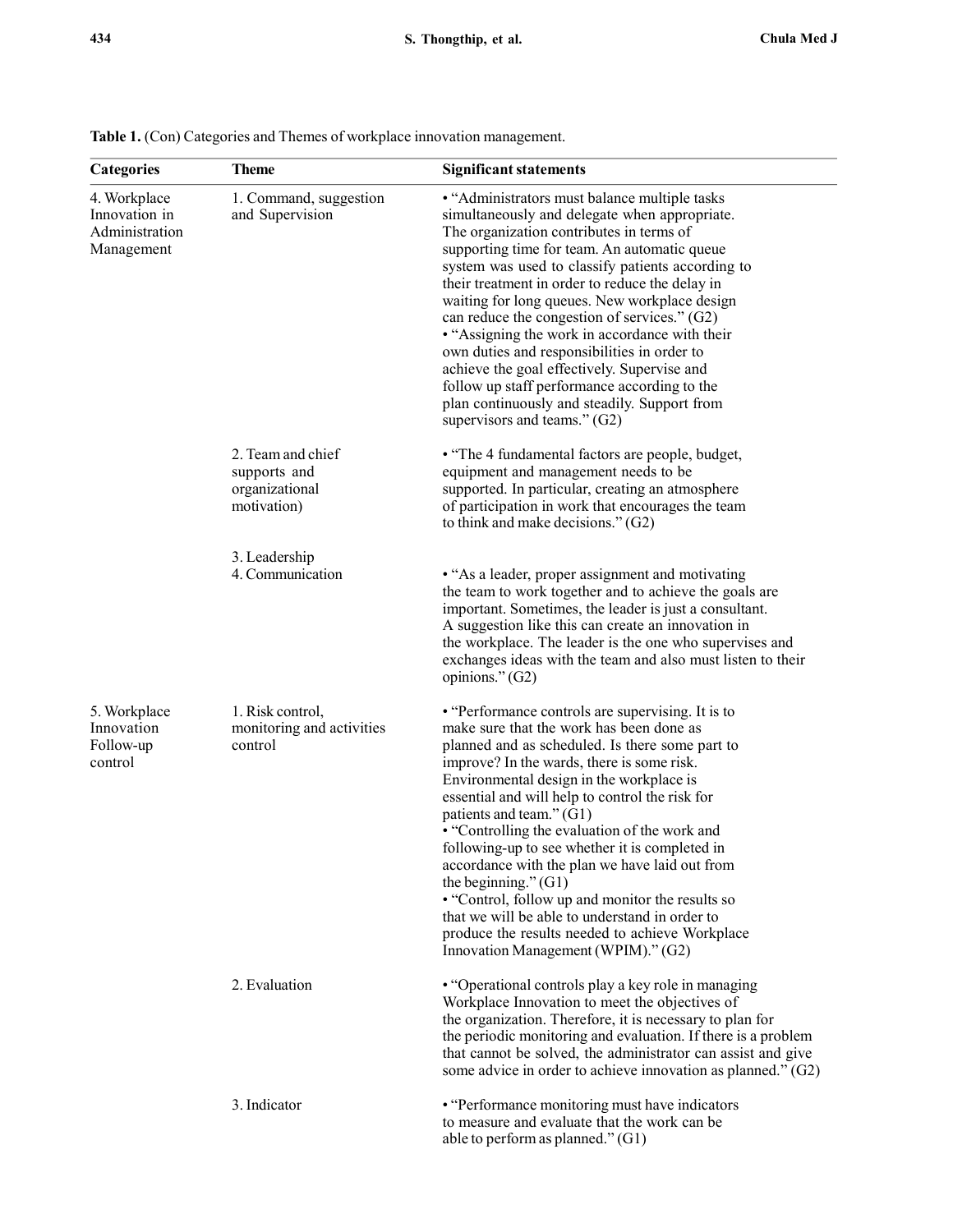| <b>Categories</b>         | <b>Theme</b>           | <b>Significant statements</b>                                                                                                                                                                                                                                                                                                                                                                                                                                                                                                                                                                                                                                                                                                                                                                                                                                                                                                                                                                                                                                                                                                                                                                                             |  |  |
|---------------------------|------------------------|---------------------------------------------------------------------------------------------------------------------------------------------------------------------------------------------------------------------------------------------------------------------------------------------------------------------------------------------------------------------------------------------------------------------------------------------------------------------------------------------------------------------------------------------------------------------------------------------------------------------------------------------------------------------------------------------------------------------------------------------------------------------------------------------------------------------------------------------------------------------------------------------------------------------------------------------------------------------------------------------------------------------------------------------------------------------------------------------------------------------------------------------------------------------------------------------------------------------------|--|--|
| 6. Creating<br>Innovators | 1. Living with change  | • "The environment around us is changing<br>rapidly and all the time causing the organization<br>to change as well. We must re-organize the<br>work and train the team in new ways of working,<br>bringing new technologies to reduce the impact<br>arising from the changes and encouraging the<br>team in the wards to adapt and accept and to<br>work together creating new potential for change<br>at the same time." $(G1)$<br>• "We have to challenge ourselves to think out of<br>the box and to see new perspectives and give<br>opportunities to bring those ideas into action,<br>learning from work. In addition, rewarding ideas<br>that create value for the organization is also<br>essential, such as recognition, giving extra<br>money or giving holidays." (G2)                                                                                                                                                                                                                                                                                                                                                                                                                                         |  |  |
|                           | 2. Thinking creatively | • "I mean, we should not stick to the same<br>conceptual thinking or the same rules.<br>The creativity can be from many aspects. We have to<br>look at every situation in many dimensions,<br>think about something new or things that no one<br>had thought before which will be different from<br>before." $(G1)$<br>• "It is an extension of the existing conceptual<br>thinking into new forms of thinking, not being<br>like "a frog in the coconut shell" to create<br>something new. If we do not have creativity,<br>there would be no progress. The creative idea<br>can happen with the advice of the leaders to help,<br>teach, give guidance so that they can visualize<br>and have creative people as role models in the<br>workplace. This can reduce congestion and make<br>patients feel comfortable both mentally and<br>physically." (G2)<br>• "Be creative in new things, new ideas,<br>exchange ideas in the organization and bring<br>those ideas to create innovation and present the<br>innovations to the patient. It is important to have<br>a system to support finding new ideas that can<br>create new work processes that will generate<br>ideas for innovation in the organization." $(G2)$ |  |  |
|                           | 3. Change management   | • "The environment around us has changed<br>rapidly and constantly. This causes changes within<br>the organization in terms of new ways of work and training.<br>Therefore, new technologies are used to reduce the impact<br>of changes and encourage all staff in the ward to adapt and<br>accept the changes along with creating new methods of<br>working to accommodate the change which occur." (G1)                                                                                                                                                                                                                                                                                                                                                                                                                                                                                                                                                                                                                                                                                                                                                                                                                |  |  |

|  | <b>Table 1.</b> (Con) Categories and Themes of workplace innovation management. |  |  |  |
|--|---------------------------------------------------------------------------------|--|--|--|
|  |                                                                                 |  |  |  |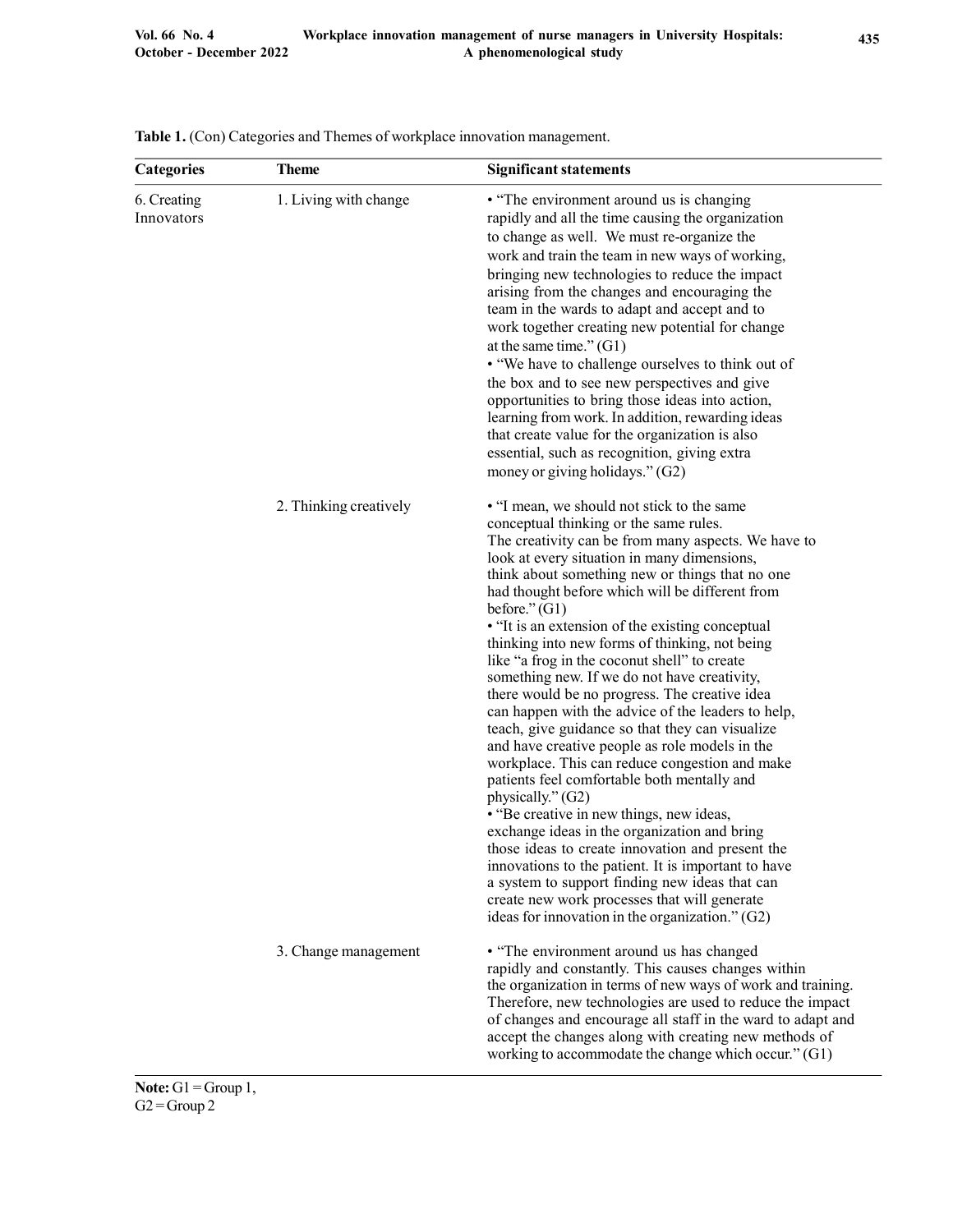

Figure 1. Research finding data synthesis.

#### Discussion

The results of the study showed that FLNMs have provided various definitions and components of innovation management. However, once it has been analyzed according to the duration of management experience, FLNMs can be divided into 2 groups, less than 5 years experience and more than 5 years experience which can be discussed as follows.

In terms of WPIM, it could be stated that the management with over five years of experience realize that WPIM is a working process such as planning, organizational management focusing on the results of quality management which is different from those who have less than 5 years management work experience with an opinion that WPIM is all about activities such as work process, workplace, and working environment design. Each different point of view has its own specific definition and it shows that the understanding of WPIM depends on the length of time in management experience because the administrators with a management period of less than 5 years' experience have more expertise in approaching WPIM than administrators with a management period of more than 5 years' experience.<sup>(17)</sup>

In terms of the components of WPIM, it can be divided into six categories which are workplace innovation planning, workplace innovation management for organizational development, workplace innovation of human resources management, workplace innovation in administration management, workplace innovation follow-up control and creating innovators. The 2 groups of informants both viewed that planning is an essential component of WPIM. The leaders must set the goals, define the policies, and having a clear vision and mission of the organization. They must also specify the responsibilities of the team members related to the innovation in order to engage everyone in planning, working and creating innovation together in order to build the WPIM according to Dang's concept which is stated that organizational planning correlates with WPI.(18) Moreover, it is important to assign the right job to the right person according to their ability and aptitude. It does not matter whether it is small or large organization, effective management is needed in order to allow the organization to progress steadily and sustainably in a way consistent with the concept found by Carranza G, et al. that WPI focuses on assigning work responsibilities and making decisions about organizing work processes.<sup>(19)</sup> Organizational management is a new way to organize work responsibilities. It is the most common innovation.

In addition, apart from planning and organizational management, the informants defined additional components of WPIM that the organization must be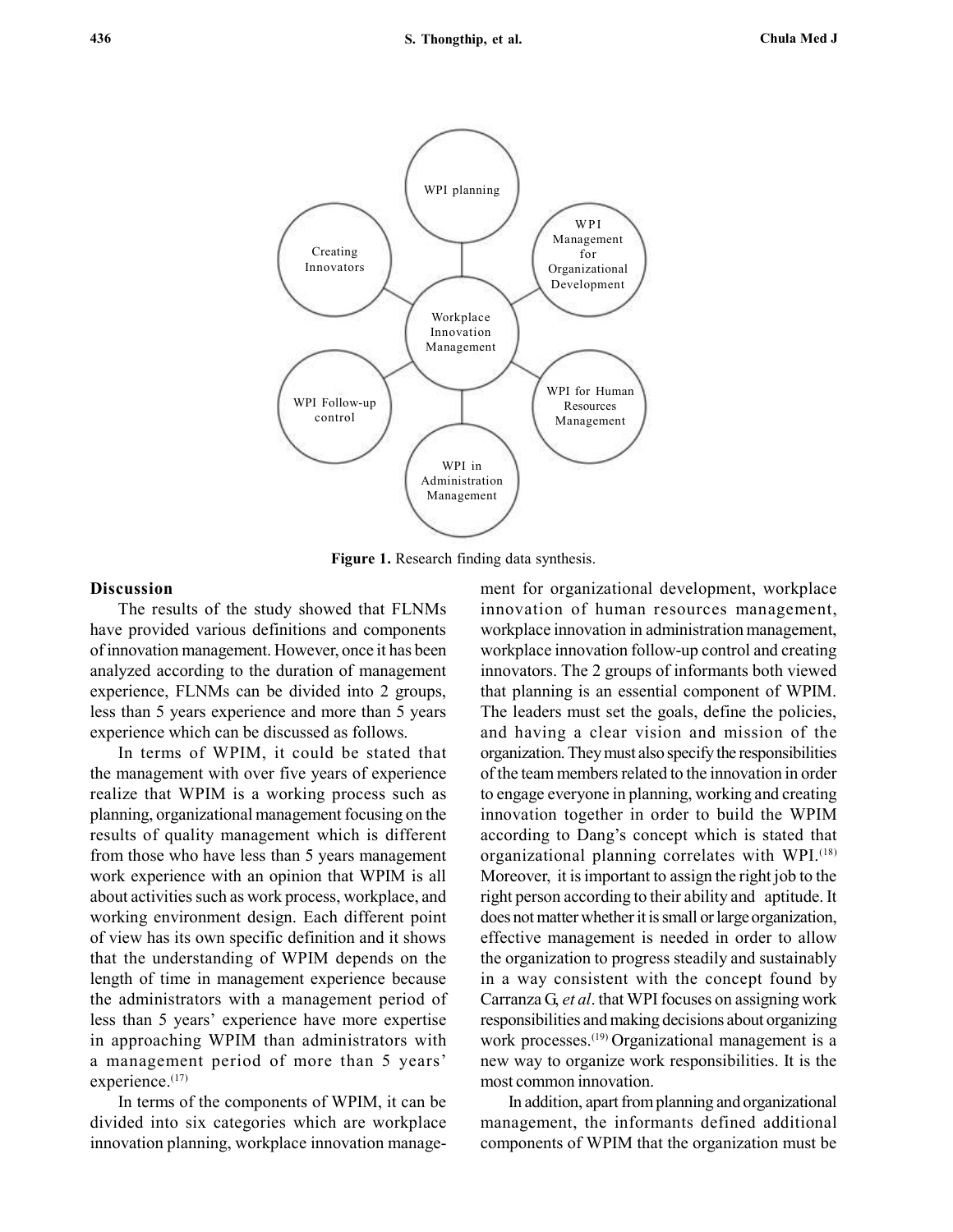allocated and managed the task to suit the responsibility. Administrator should provide the time and training to create innovation. This is consistent with Dang's concept (18) which said that WPIM correlated with Human Resources management in the organization.

The results of the study found another 2 components obtained from the qualitative data:1) workplace innovation in administration management; and, 2) workplace innovation follow-up control. There is an interesting point in the interpretation that only Group 2 contributors see administrators as a component of WPIM congruent with the concept stated by Muenjohn M, et al.  $(20)$  who stated that strategic planning and environmental design are positively related to performance and has a large impact on WPI. The difference in opnion may be the reason that the staff (administrators) with a longer period of work experience have more of a macro perspective than less experienced staff. On the other hand, both groups of informants identified the same elements - workplace innovation follow-up control. The WPIM has to monitor the work performed in accordance with the plan. This result is consistent with the research of Oeij PR, et al.  $(21)$  which found that workplace innovation's structural orientation consists of organizational structure, designing work process related to the assigning of work, controlling (management) and operations and giving the team members the ability to control, follow up, and participate in structured decisions.

Both groups of informants identified that the innovator's attributes must include being creative, innovative thinking, enjoying challenges and having the ability to adapt to changes, related to the concept of Lu JG, et al.<sup>(22)</sup> which said that creativity is associated with innovation in the workplace which impacts the success of individual team members and organizations. In addition, creativity also plays an important role in the innovation process maintaining efficiency and change in the organization which encourages the drive toward creativity in the organization. (23) This finding is supported by the research of Steinerowska-Streb I, et al.  $(24)$  which defined that creating a working atmosphere and supporting team integration can stimulate creative ideas that lead to innovation and innovative ideas. Open innovation also stimulates creativity in each team member which benefits the internal environment of the organization  $(25)$  the findings coincided with the concept of Lo Presti  $V^{(26)}$  who

stated that positive thinking, adaptation to situations that have changed unexpectedly is an innovative strategy of organizational management in order to achieve the goal as specified by the organization. It can be seen that innovative design becomes one element that will drive the success of WPIM. Therefore, the administrator should develop policy and plan to encourage FLNMs and team to think as an innovator in order to create WPI in the UH in the future. However, some limitations from the study should be noted. This study explored the WPIM in the experience of FLNMs but the development of WPIM required multidisciplinary team involvement therefore further research could be conducted in other level of nursing administrators of the UH.

#### Conclusion

The phenomenological study explored the experience of FLNMs. WPIM was defined as a process that creates innovation related to the systematic administration management and human resources in the organization. WPIM was categorized into 6 components namely: 1) Workplace Innovation Planning; 2) WPIM for Organizational Development; 3) Workplace Innovation for Human Resources Management; 4) Workplace Innovation in Administration Management; 5) Workplace Innovation Follow-up Control; and, 6) Creating Innovators. Therefore, the administrators should support and develop the effective strategies related to these findings comprehensively especially, creating nurse innovator in order to promote WPIM of Nurse Managers. Accordingly, it can encourage workplace innovation in the nursing organization in the future.

The administrator should prepare FLNMs in the field of WPIM by creating the WPIM training program for FLNMs according to the UH context and supporting FLNMs and team for experience exchange between the national and international organization of excellence in WPIM. In addition, the workplace innovation management team could be created in order to operate and monitor the effective WPIM. Further research should be conducted in nursing administrators at other levels of the UH due to the different responsibilities to reflect the strategic management of innovation in the nursing organization. Moreover, the knowledge of Workplace Innovation components should be further developed to be the selfassessment tool in order to promote WI in the UH.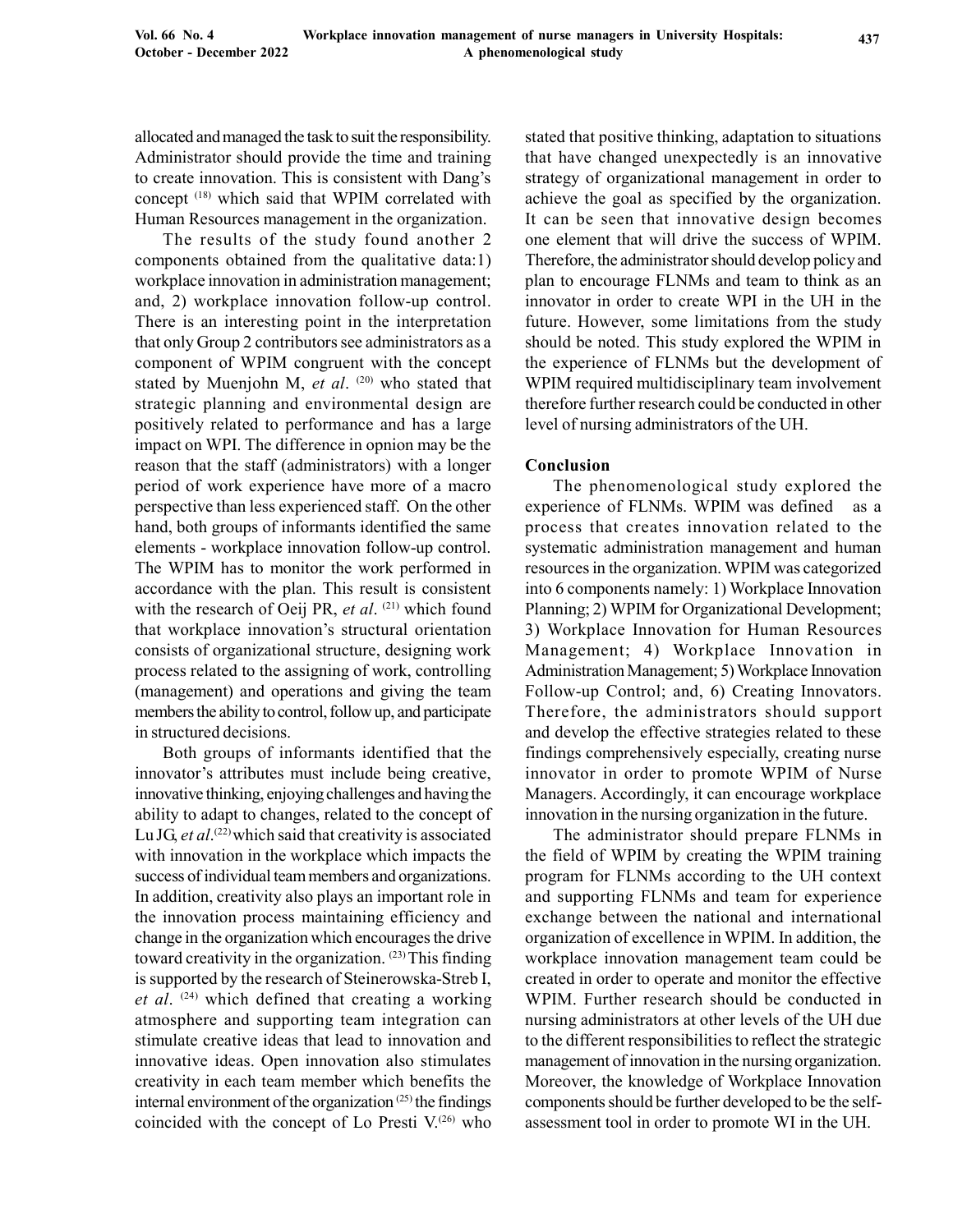## Acknowledgements

This research project was supported by Chulalongkorn University.

# Conflict of interest

The authors, hereby, declare no conflict of interest.

# References

- 1. Larsson R, Åkerlind I, Sandmark H. Managing workplace health promotion in municipal organizations: The perspective of senior managers. Work 2015;53: 485-98.
- 2. Totterdil P, Dhondt S, Boermans S. Your guide to workplace innovation [Internet]. 2020 [cited 2020 May 1]. Available from: https://www.tno.nl/media/ 8552/euwin\_ebook\_ english.pdf.
- 3. Pot FD. Workplace innovation and wellbeing at work. In: Oeij PR, Rus D, Pot FD, editors. Workplace innovation. Switzerland: Springer Nature; 2017. p. 95-110.
- 4. Hinno S, Partanen P, Vehviläinen-Julkunen K. The professional nursing practice environment and nurse-reported job outcomes in two European countries: a survey of nurses in Finland and the Netherlands. Scand J Caring Sci 2012;26:133-43.
- 5. Iyendo TO. Enhancing the hospital healing environment through art and day-lighting for user's therapeutic process. Int J Arts Commerce 2014;3: 101-19.
- 6. Sun J, Lin Q, Zhao P, Zhang Q, Xu K, Chen H, et al. Reducing waiting time and raising outpatient satisfaction in a Chinese public tertiary general hospital-an interrupted time series study. BMC Public Health 2017;17:668.
- 7. Bahadori M, Teymourzadeh E, Ravangard R, Raadabadi M. Factors affecting the overcrowding in outpatient healthcare. J Edu Health Promot 2017;6:21.
- 8. Moring C, Lloyd A. Analytical implications of using practice theory in workplace information literacy research. Inf Res 2013;18:1-15.
- 9. Nuti S, Ruggieri TG, Podetti S. Do university hospitals perform better than general hospitals? A comparative analysis among Italian regions. BMJ Open 2016;6: e011426.
- 10. Karanika-Murray M, Weyman A. Optimising workplace interventions for health and well-being: A commentary on the limitations of the public health perspective within the workplace health arena. Int J Workplace Health Manag 2013;6:104-17.
- 11. Schriver JM. More tools for social workers: middle-

range and alternative theories for practice. In: Schriver JM, editor. Human behavior and the social environment: shifting paradigms in essential knowledge for social work practice.  $6<sup>th</sup>$  ed. Boston: Pearson Education; 2014. p.72-95.

- 12. Ingham-Broomfield B. A nurses' guide to qualitative research. Aust J Adv Nurs 2014;32:34-40.
- 13. Park K, Yi M. Nurses' experience of career ladder programs in a general hos-pital. J Korean Acad Nurs 2011;41:581-92.
- 14. Richards L, Morse JM. Qualitative research design. In: Richards L, Morse JM, editors. Readme first for a user's guide to qualitative methods. 3<sup>nd</sup> ed. Washington DC: Sage Publications; 2013. p.90-105.
- 15. Dhondt S, Totterdill P, Boermans S, Žiauberytė Jakštienė R. Five steps to develop workplace innovation. In: Oeij PR, Rus D, Pot FD, editors. Switzerland: Springer; 2017. p. 302-19.
- 16. Plodpluang U. Data analysis in phenomenology Studies. Nur J Ministry Public Health [Internet]. 2021 [cited 2021 Mar 19];23:1-10. Available from: https:// he02.tcithaijo.org/index.php/tnaph/article/view/11885.
- 17. Becattini N, Borgianni Y, Cascini G, Rotini F. Does experience in design and innovation affect the perception of creativity?. In: Becattini N, Borgianni Y, Cascini G, Rotini F, editors. International conference on engineering design ICED13;19-22 August 2013; Sungkyunkwan University. Seoul Korea; 2013. p.1-10.
- 18. Dang N. Workplace innovation and new product development in Vietnamese manufacturing small and medium-sized enterprises [Dissertation]. Melbourne: RMIT University; 2018.
- 19. Carranza G, Garcia M, Sanchez B. Activating inclusive growth in railway SMEs by workplace innovation. Transp Res Interdiscip Perspect 2020;7:1-8.
- 20. Muenjohn M, McMurray A. Design leadership, work values ethic and workplace innovation: an investigation of SMEs in Thailand and Vietnam. Asia Pacific Bus Rev 2017;23:192-204.
- 21. Oeij PR, Dhondt S, Žiauberytė-Jakštienė R, Corral A, Preenen P. Implementing workplace innovation across europe: Why, How and What? In: Oeij PR, Rus D, Pot FD, editors. Workplace innovation. Switzerland: Springer Nature; 2017. p.149-69.
- 22. Lu JG, Hafenbrack AC, Eastwick PW, Wang DJ, Maddux WW, Galinsky AD. "Going out" of the box: Close intercultural friendships and romantic relationships spark creativity, workplace innovation, and entrepreneurship. J Appl Psychol 2017;102: 1091-108.